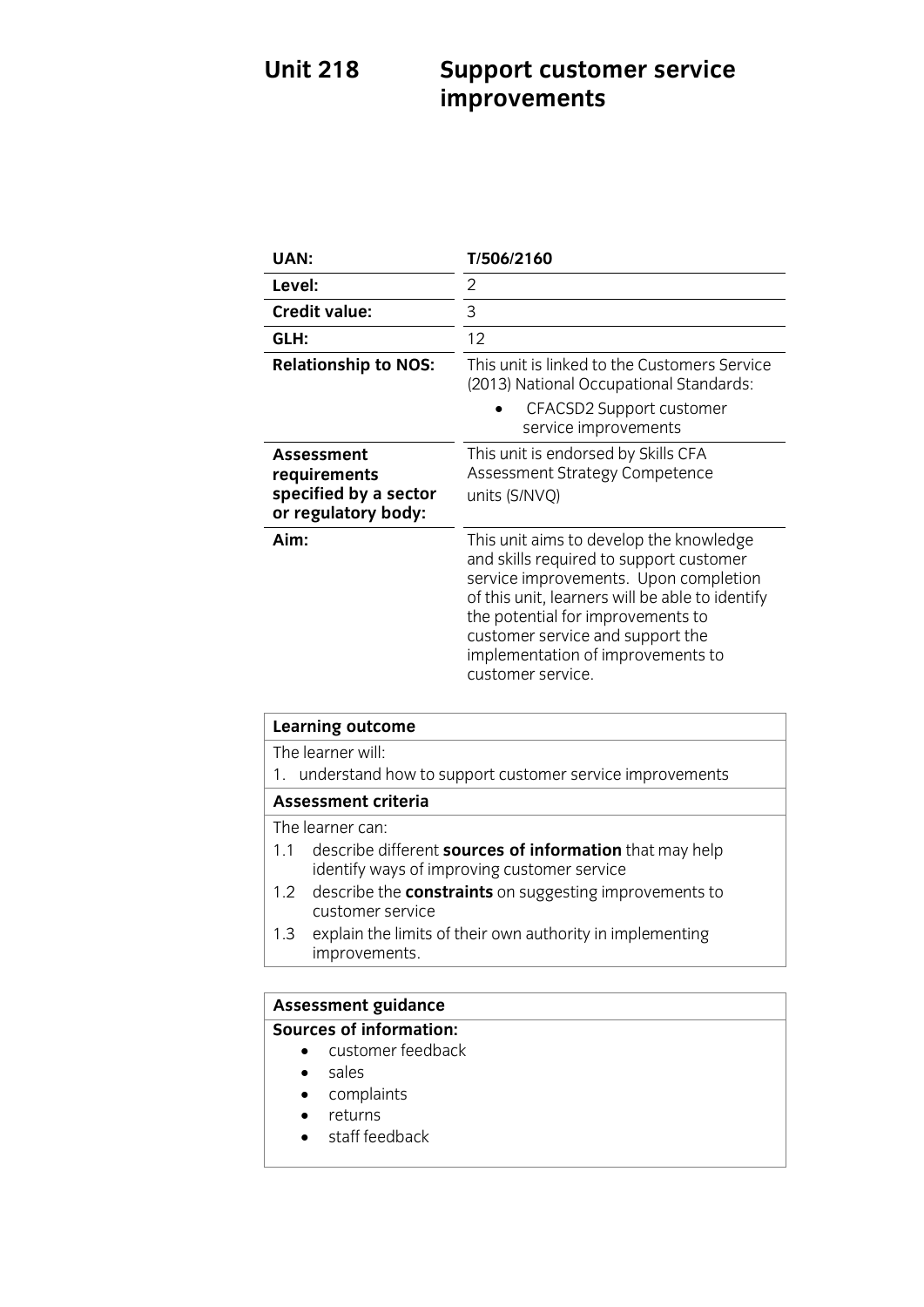### Constraints:

- level of authority<br>• level of experience
	- level of experience<br>• cost
	- $\bullet$  cost<br> $\bullet$  lack
	- lack of resources

- **Evidence** may be supplied by:
	- questioning
	- reflective account
	- organisational policies and procedures.\*

# **Learning outcome**<br>The learner will:

2. be able to identify the potential for improvements to customer 2. be able to identify the potential for improvements to customer

### Assessment criteria

The learner can:

- 2.1 use information from a range of sources to understand the customer experience
- 2.2 identify potential areas where customer service could be improved from an analysis of information
- make recommendations for improvement that are based on evidence from analysed information evidence from analysed information

## **Assessment guidance**

## **Range of sources:**

eg

- customers
- formal and informal feedback
- staff
- sales figures
- response times

## **Analysis of information** will be from a range of sources.

- **Evidence** may be supplied by:
	- witness testimony
	- customer records\*
	- professional discussion
	- questioning
	- reflective account
	- implementation plans
	- service offer\*
	- feedback and analysis
	- documentation\*<br>• organisational no
	- organisational policies and procedures\*